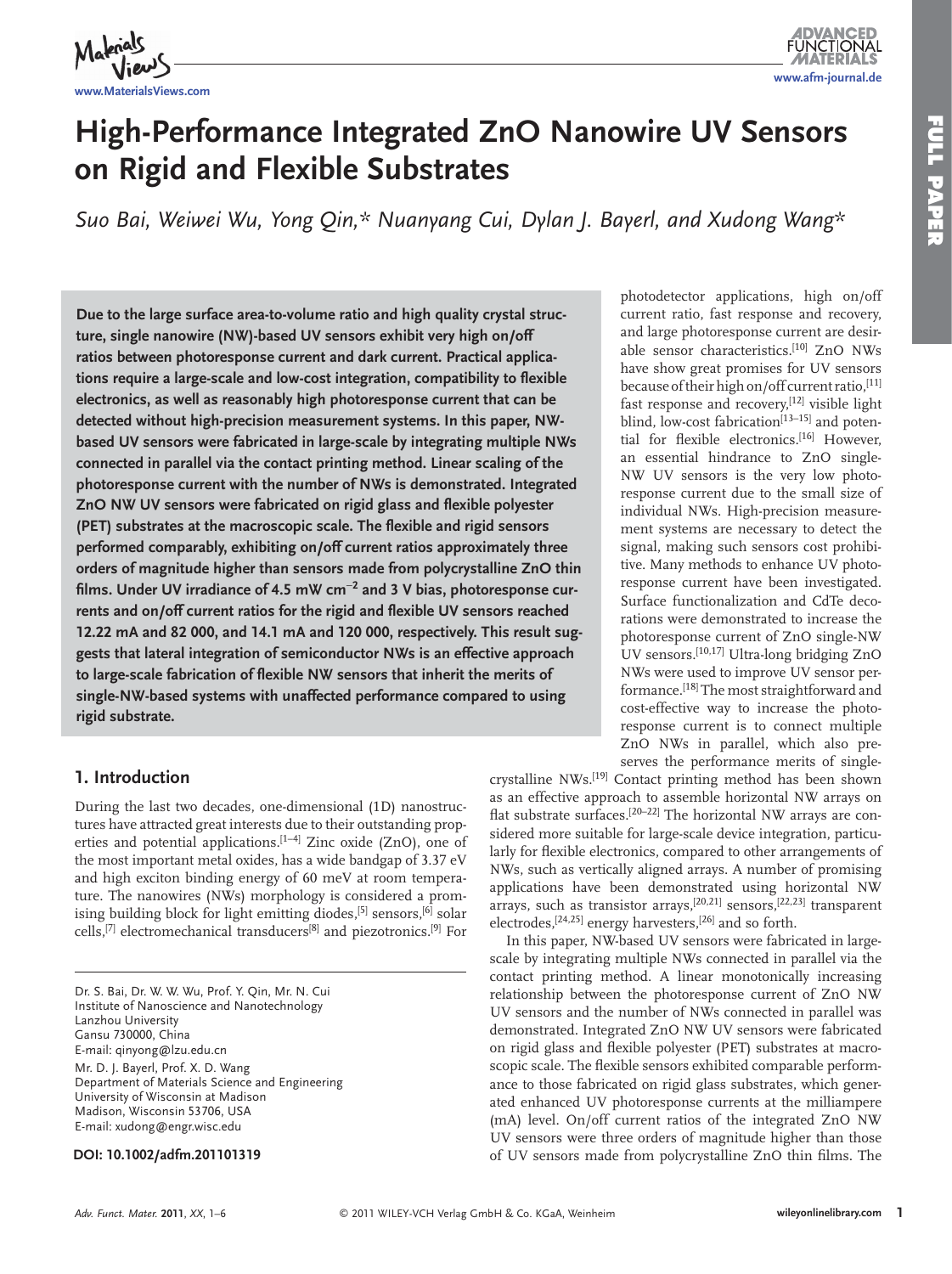**ADVANCED**<br>FUNCTIONAL **www.afm-journal.de**

parallel NW integration method demonstrated here is a direct conversion of vertical ZnO NWs into horizontal arrays, which is more versatile and simpler compared to crystal lattice-directed horizontal growth<sup>[27]</sup> or pattern-confined growth techniques.<sup>[28]</sup> It could be an effective approach to fabrication of flexible NWbased sensors with largely enhanced performance.

### **2. Integration of Multiple ZnO NWs in UV Sensors.**

The UV photoresponse current  $(\Delta I)$  is defined as:  $\Delta I = I - I_0$ , where  $I_0$  is the dark current and  $I$  is the photoresponse current under UV illumination. For a UV sensor composed of multiple NWs connected in parallel, the photoresponse current would linearly increase with the number of NWs:  $\Delta I = \Sigma (I - I_0)$ . Meanwhile, the high UV on/off current ratio of single-NW-based sensors will be maintained. This principle was first demonstrated by characterizing and comparing the performance of single-NW UV sensors with Ohmic electrode contacts (inset of **Figure 1** a) and their parallel integrations (Figure 1a). Different photoresponse currents from the individual single-NW sensors were likely due to the geometric differences of the ZnO NW building blocks. Generally, enhanced photoresponse currents from parallelly integrated NW sensors were observed. The increment was found to be ∼ 70% of the sum of the photoresponse currents of individual sensors. This discrepancy may relate to the variable performance of individual single-NW sensors and the enlarged contact resistance when integrated together. Nevertheless, this experiment confirmed that the response of single-NW UV sensors can be effectively enhanced by integrating multiple NWs in parallel.

 Additional experiments were conducted on a larger number of NWs with uniform geometry and physical property. The side-branches of ZnO microcombs were used as NW building blocks for fabricating multi-NW UV sensors. SEM image showed that the NW branches had a relatively uniform length  $(\pm 1.4\%)$  and diameter  $(\pm 10\%)$  (inset of Figure 1b). In addition, the NW branches on the same ZnO micorcomb were grown at the same time and under the same condition, which insured their physical properties were uniform. Therefore, the microcombs are good candidates to test sensor performance without influence from NW nonuniformities. The microcomb-based multi-NW UV sensors were fabricated by depositing stripes of silver (Ag) thin film electrodes at the root and the tip of the branches (Figure S1) to form Ohmic contacts (Figure 1b). In this configuration, the branches of the microcomb can be considered as individual NWs connected in parallel. The original number of NWs was counted as 219. To investigate the dependence of UV photoresponse on number of NWs, the photoresponse current was measured after selectively removing NWs from the device. Higher UV photoresponse currents were generated with larger numbers of NWs (Figure 1c). Peak photoresponse currents were plotted as a function of the number of NWs connected in parallel (Figure 1d). A linear regression was applied to the data with a coefficient of determination  $R^2$  value of 0.94, indicating a linear relationship between photoresponse current and number of uniform NWs connected in parallel.



The recovery time  $(7)$ , defined as the time for the photoresponse current to drop to 1/e (37%) of the maximum photoresponse current,<sup>[29]</sup> was further investigated and compared. The microcomb-based multi-NW UV sensors exhibited a <sup>τ</sup> of ∼ 24 s; while the single-NW UV sensor with Ohmic contacts had an average  $\tau$  of 14 s. The comparable recovery times evidence that integration of multiple NWs together would not significantly alter other performance features of single-NW based sensors.

 The same series of experiments was conducted on multi-NW UV sensors with Schottky electrode contact. Implementing Schottky contact is believed to increase the on/ off current ratio and shorten the response and recovery time,<sup>[30]</sup> since the strong local electric field at the reversebiased Schottky barrier can rapidly separate the photongenerated electrons and holes.<sup>[31]</sup> Multi-NW UV sensors were fabricated by integrating several NWs in parallel with a palladium (Pd) electrode for Schottky contact (inset of Figure 1e). Maximum photoresponse current increased linearly from 5 nA to 0.45 μA as the amount of NWs increased from 1 to 13. This result indicates that the photoresponse current enhancement effect was independent of the type of electrode connection. The <sup>τ</sup> value was found to be ∼ 0.9 s for the Schottky-type multi-NW UV sensor (Figure 1f), which was 30 times faster than that of Ohmic-type UV sensors. Therefore, based on above experiment results, it can be concluded that integration of multiple NWs in parallel could effectively enhance photoresponse current while maintaining other merits of single-NW-based UV sensors.

# **3. Large-Scale Fabrication of Integrated NW UV Sensors**

 Study of the multi-NW integration for UV sensors paved the way for scaling NW-based sensor systems from microscopic to macroscopic. In this section, we describe the fabrication and characterization of macroscale integrated NW UV sensors.

 First, vertically aligned ZnO NW arrays were grown on a silicon (Si) substrate by chemical vapor deposition (CVD) ( **Figure 2** a). These NWs were 30 μ m long and 450 nm wide. Then, a thin film of polydimethylsiloxane (PDMS) was spincoated onto a glass substrate and gently pressed onto the vertical ZnO NW arrays. A slight lateral shifting of the glass substrate transferred ZnO NWs to the PDMS surface with the orientation well aligned with the shifting direction (Figure 2b). Another UV-transparent glass substrate with Ag interdigitated transducer (IDT)-type electrodes was pressed onto the ZnO NW-coated PDMS surface, completing the integrated NW UV sensor (Figure 2c). Owing to the parallel alignment of ZnO NWs, we need only align the electrode pattern with the NW orientation to connect all NWs in parallel between the electrodes, as shown in Figure 2d. This approach conveniently separated electrode patterning from NW alignment processes, significantly simplifying fabrication. By patterning multiple different electrode designs on the substrate, this approach can be extended to realize large-scale NW sensor arrays.

 Pressing the Ag electrodes directly onto the aligned ZnO NWs provided an Ohmic contact as shown in **Figure 3** a.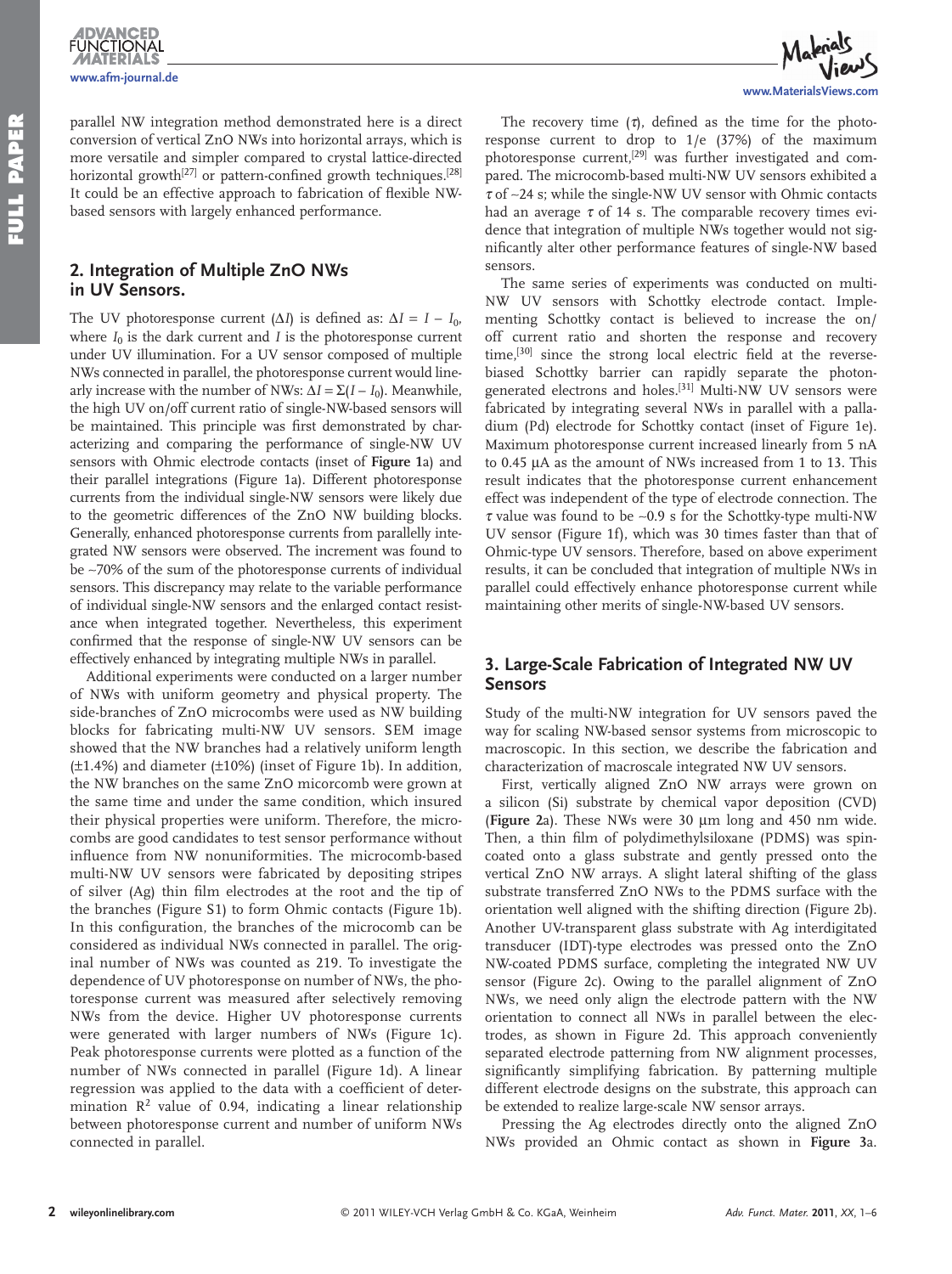

Figure 1. a) UV photoresponse of five different UV sensors made from single ZnO NWs and the corresponding UV responses when connecting them in parallel. Inset is the IV curve of sample i with/without UV illumination showing Ohmic contact. b) IV curves of a microcomb-based sensor with/without UV illumination. Inset is an SEM image of ZnO microcomb and the scale bar is 20 μm. c) Photoresponse under 4.5 mW cm<sup>-2</sup> of UV irradiance and bias voltage of 1 V with different numbers of NWs connected in parallel. d) Plot of the maxium photoresponse current versus the number of NWs connected in parallel. e) Plot of the maxium photoresponse current versus the number of NWs connected in parallel with Schottky contacts. Inset is IV curve with/ without UV illumination showing Schottky contact. f) Recovery current curve of a Schottky contact multi-microwire UV sensor after UV irradiance of 4.5 mW  $cm^{-2}$ .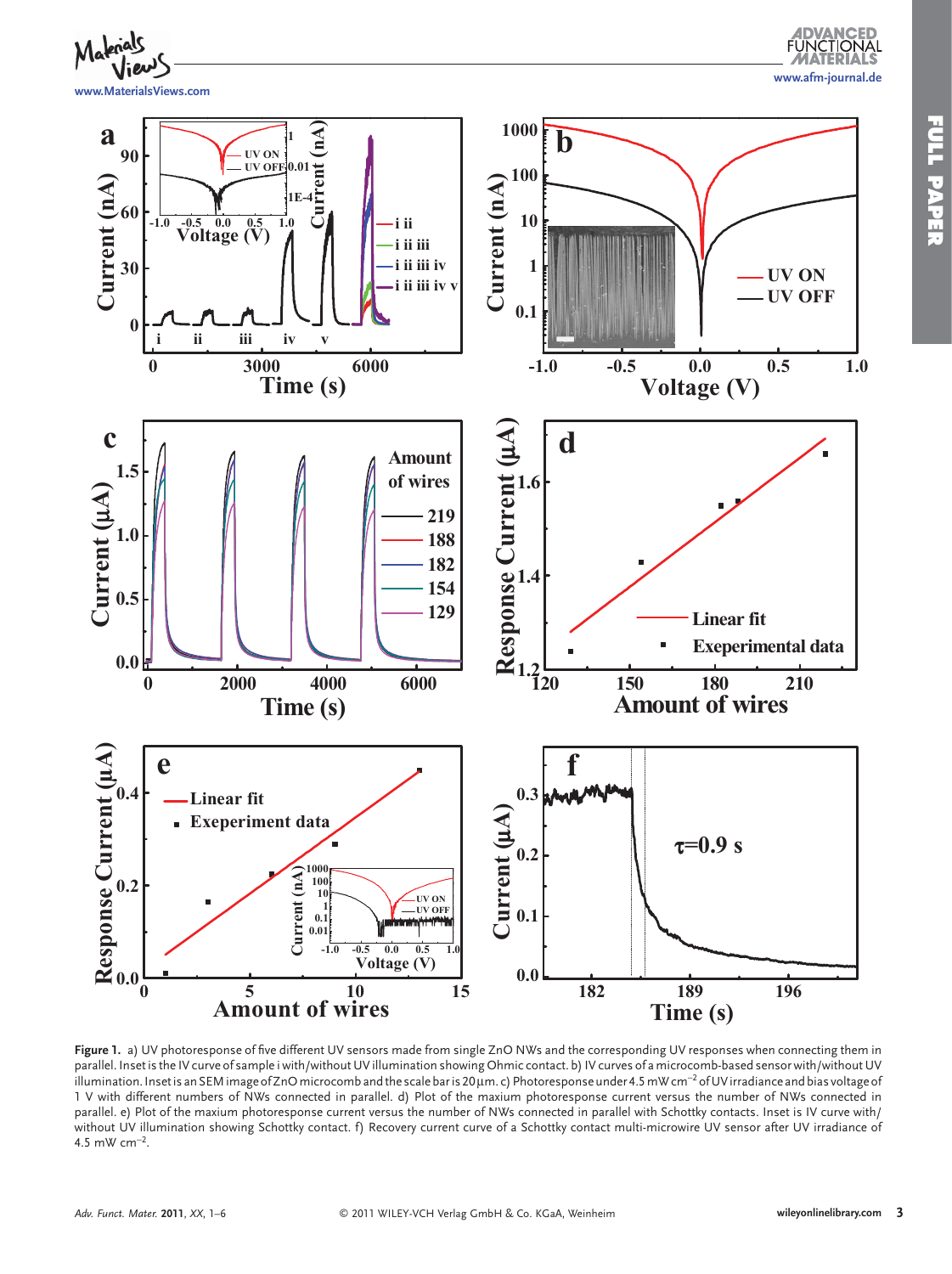**www.afm-journal.de**

**FUNCTIONAL** 

# $20 \mu m$  $\mathbf c$ d ZnO NWst **Glass Substrate** 14. The Hurley Hilley Hills  $\frac{1}{2}$   $\frac{1}{2}$   $\frac{1}{2}$   $\frac{1}{2}$   $\frac{1}{2}$   $\frac{1}{2}$   $\frac{1}{2}$   $\frac{1}{2}$   $\frac{1}{2}$   $\frac{1}{2}$ **PDMS** ZnO NWs **Electrodes** 50um **Glass Substrate**

Figure 2. a) SEM image of a vertical ZnO NW array grown on Si substrate. b) Parallel-aligned ZnO NW layer on the surface of a PDMS film. c) Schematic design of a integrated NW UV sensor. d) Optical microscope dark field image of ZnO NWs connected in parallel between Ag electrodes.

Characterization of time-resolved photoresponse of the integrated NW UV sensor under UV irradiance of 4.5 mW  $\rm cm^{-2}$  and applied bias of 1 V showed a maximum photoresponse current of 1.08 mA (Figure 3b). The photoresponse current increased to

12.22 mA when 3 V bias was applied (Figure S2), which was large enough to be detected by a passive mechanical ammeter.

 The on/off current ratio of the integrated NW UV sensor was measured to be 83000 at 1 V bias and 82000 at 3 V bias under 4.5 mW cm<sup>-2</sup> of UV irradiance. These values are one order of magnitude larger than that of a single-NW UV sensor (~6000), which demonstrates sensing merits beyond photoresponse current by the integrated NW design.

 UV photoresponse current of the integrated NW sensor under a wide range of UV illumination intensity at 1 V bias are shown in Figure 3c. Lower currents were detected at weaker irradiances. The lowest detectable UV irradiance was ~100 nW cm<sup>-2</sup>, with a peak photoresponse current of ∼ 100 nA (inset of Figure 3d) and an on/off current ratio of 12. Based on this sensing response, we believe the integrated NW UV sensor can detect even weaker UV light. However, the detection limit of our UV detector precluded calibrating irradiances below 100 nW cm<sup>-2</sup>. The peak photoresponse current at each UV irradiance level was plotted in Figure 3d. The observed gradual saturation of photoresponse current at higher UV irradiances is consistent with



the performance of single ZnO NW-based UV detector. One possible reason is the limited number of available surface-adsorbed  $oxygen-electron$  pairs  $(O_2^-)$  that could enhance photoresponse current by trapping photon-generated holes.[32]

One significant merit of the integrated NW UV sensor is that the functional sensor elements are equivalently single-crystalline ZnO retaining the associated performance advantages, though they are composed of millions of NWs. Therefore, this technique lends itself well to a large-scale, bottom-up, low-cost fabrication approach to realizing performance superior to conventional polycrystalline thin film devices. In order to validate this statement, we fabricated a polycrystalline ZnO thin film-based UV sensor with the same area dimensions as the integrated NW UV sensor. This sensor was composed of a 500 nm-thick ZnO thin film sputtered on a  $1 \times 2.6$  cm<sup>2</sup> area of a glass substrate and covered with identical Ag IDT-electrodes for Ohmic contacts (Figure S3a). Photoresponse of this device was characterized by the same measurement procedures. From time-resolved UV photoresponse meas-

urement under UV irradiance of 4.5 mW  $cm^{-2}$  and 1 V bias (Figure S3b), the on/off current ratio was only 62 (3 orders of magnitude smaller than integrated NW sensors) and the recovery time  $\tau$  was 5750 s (400 times slower than the NW-based



Figure 3. a) IV curves of the integrated NW UV sensor with and without UV illumination. b) Photoresponse of the integrated NW UV sensor under UV irradiance of 4.5 mW cm<sup>-2</sup> and bias voltage of 1 V. c) Photoresponse of the integrated NW UV sensor under various UV illumination intensities at a bias voltage of 1 V. d) Plot of the maxium photoresponse current versus UV illumination intensity with 1 V bias. Inset is the photoresponse under UV irradiance of 100 nW cm<sup>-2</sup>.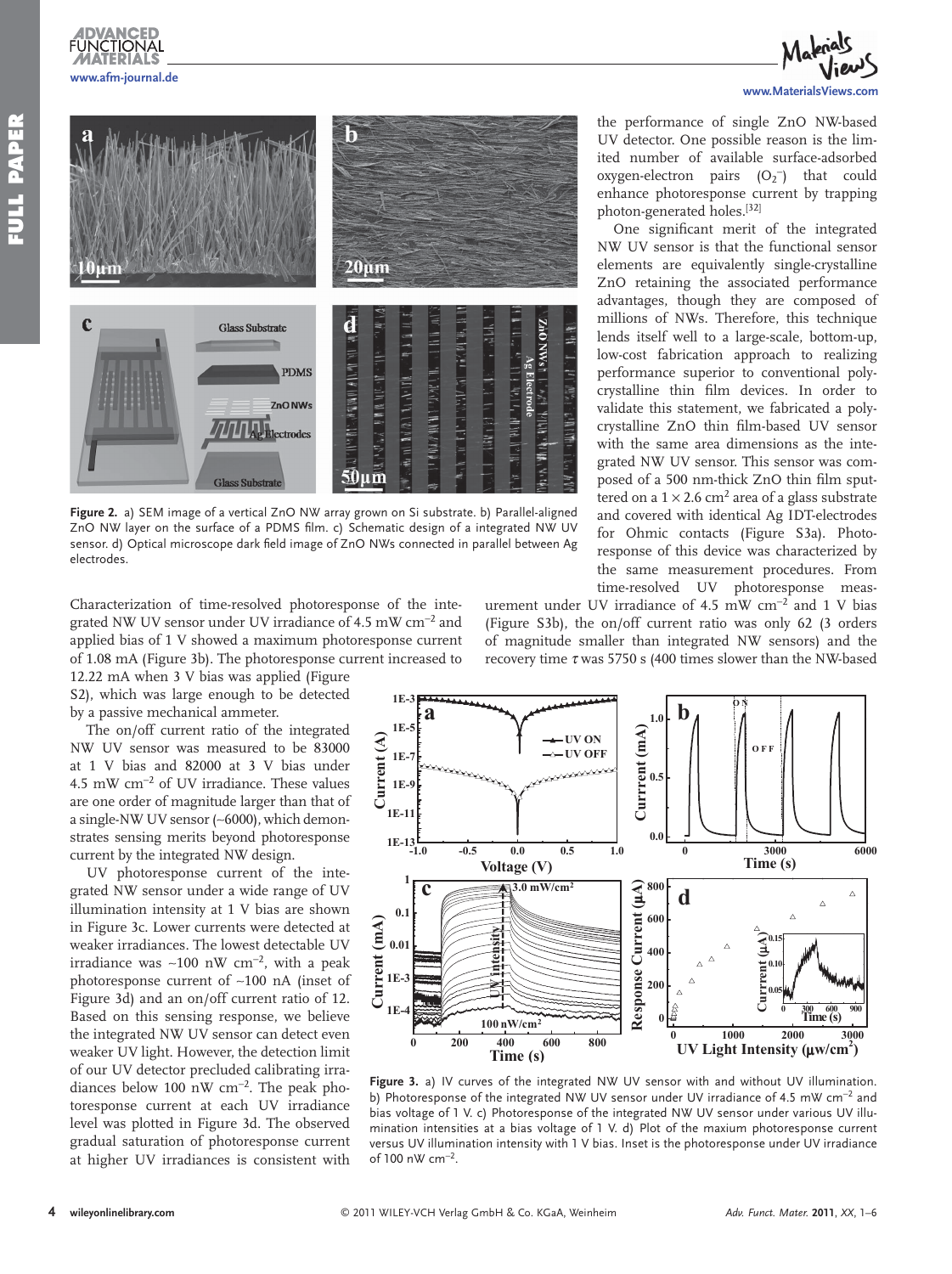**www.afm-journal.de**

**FUNCTIONAL** 



**www.MaterialsViews.com**



Figure 4. a) IV curves of the flexible UV sensor with and without UV illumination. Inset is a photo of a flexible integrated NW UV sensor. b) Time-dependent photoresponse of the flexible UV sensor at a bias voltage of 3 V under UV irradiance of 4.5 mW cm<sup>-2</sup>. c) and d) are the plots of the maxium photoresponse current versus the UV illumination intensity with 3 V bias when the sensor is relaxed or deflected, respectively. Insets are the corresponding photoresponse under UV irradiance of 100 nW cm<sup>-2</sup>.

sensors). The superior on/off current ratio and recovery time of the integrated NW UV sensors over the polycrystalline thin film UV sensor can be attributed to the high specific surface area and single-crystalline character of the NW building blocks.

#### **4. Flexible Integrated NW UV Sensors**

Our fabrication technique can be directly applied to flexible polymer substrates by replacing the glass substrates with a PET film. A flexible integrated NW UV sensor was thus realized, as shown in the inset of **Figure 4** a. Ohmic contact between the Ag electrodes and the ZnO NWs on the PET substrate was confirmed by IV measurements (Figure 4a). Time-resolved UV photoresponse measurements under UV irradiance of 4.5 mW  $cm^{-2}$ and 3 V bias (Figure 4b) showed a very high photoresponse current of 14.1 mA. The on/off current ratio was calculated to be 120000 (the dark current of this sensor is ∼ 110 nA), exceeding even that of the integrated ZnO NW UV sensors on rigid glass substrates. Peak photoresponse current under different UV irradiances are shown in Figure 4c and the corresponding timedependent current curves are included in Figure S4. The flexible UV sensor exhibited the same photocurrent-UV irradiance relationship as the sensors built on glass substrates. At the lowest calibrated UV irradiance (100 nW cm<sup>-2</sup>), the flexible UV sensor showed a high on/off current ratio of ~870 (inset of Figure 4c), implying the ability to sense weaker UV light.<sup>[18,33,34]</sup>

The performance of the flexible UV sensor was also characterized when bent to a curvature of  $25 \text{ m}^{-1}$ . Comparing photoresponse currents of the sensor when bent (Figure 4d)

to the unbent situation (Figure 4c) showed that UV detection capability was well preserved under deflection. Under weak UV irradiance of 100 nW cm<sup>-2</sup>, the deflected flexible sensor exhibited an on/off current ratio of 1094, as shown in the insert in Figure 4d. Under 4.5 mW cm<sup>-2</sup> of UV irradiance, the on/off current ratio increased to 110000 (the dark current is ∼ 120 nA). The nearly unchanged performance of the flexible UV sensor under deflection demonstrates another advantage over single-crystalline thin film based devices, where strain would be a significant issue that impacts the performance.<sup>[35]</sup> Since our integrated NW design structurally discontinued the functional sensor elements (the NWs), bendinginduced strain was most likely concentrated at the boundaries between adjacent NWs and at NW-electrode interfaces, instead of within the body of NWs. Device deflection thus has little impact on single-crystalline NW sensing elements, resulting in the observed near-invariance of sensor performance under flexure.

#### **5. Conclusions**

 In summary, we demonstrated a bottom-up approach to fabricating macroscopic integrated ZnO NW UV sensors. Well-controlled experiments demonstrated a linear increasing relationship between photoresponse current and the number of NWs connected in parallel. Macroscopic multi-NW-based UV sensors were fabricated by transferring vertically aligned ZnO NWs to a parallel-aligned layer on a PDMS surface, followed by integration with electrodes patterned on rigid glass substrates and flexible PET substrates. This multi-NW sensor design retained all the merits of single-NW devices, including high on/off current ratio and fast response and recovery times. It also offered several unique advantages over single-NW and thin film devices: 1) significant enhancement of photoresponse current due to the large number of NWs integrated into the sensor design; 2) the fabrication approach is easily scalable to manufacture large area NW-based sensor arrays; 3) the device can be integrated with plastic substrates to achieve a flexible UV sensor; 4) the approach is low-cost and bottom-up, yet offers performance orders of magnitudes higher than polycrystalline thin films devices. In addition, the flexible integrated NW UV sensor response was nearly unaffected under deflection, suggesting an alternative strategy to design flexible electronics that incorporate the high performance of single-crystalline building blocks but with minimal impact from bending-induced strain.

#### **6. Experimental Section**

*Fabrication of ZnO NWs and Microcombs* : Vertically aligned ZnO NW arrays were synthesized on (100) Si substrate with a standard doubletube CVD system. The detailed experimental setup can be found in